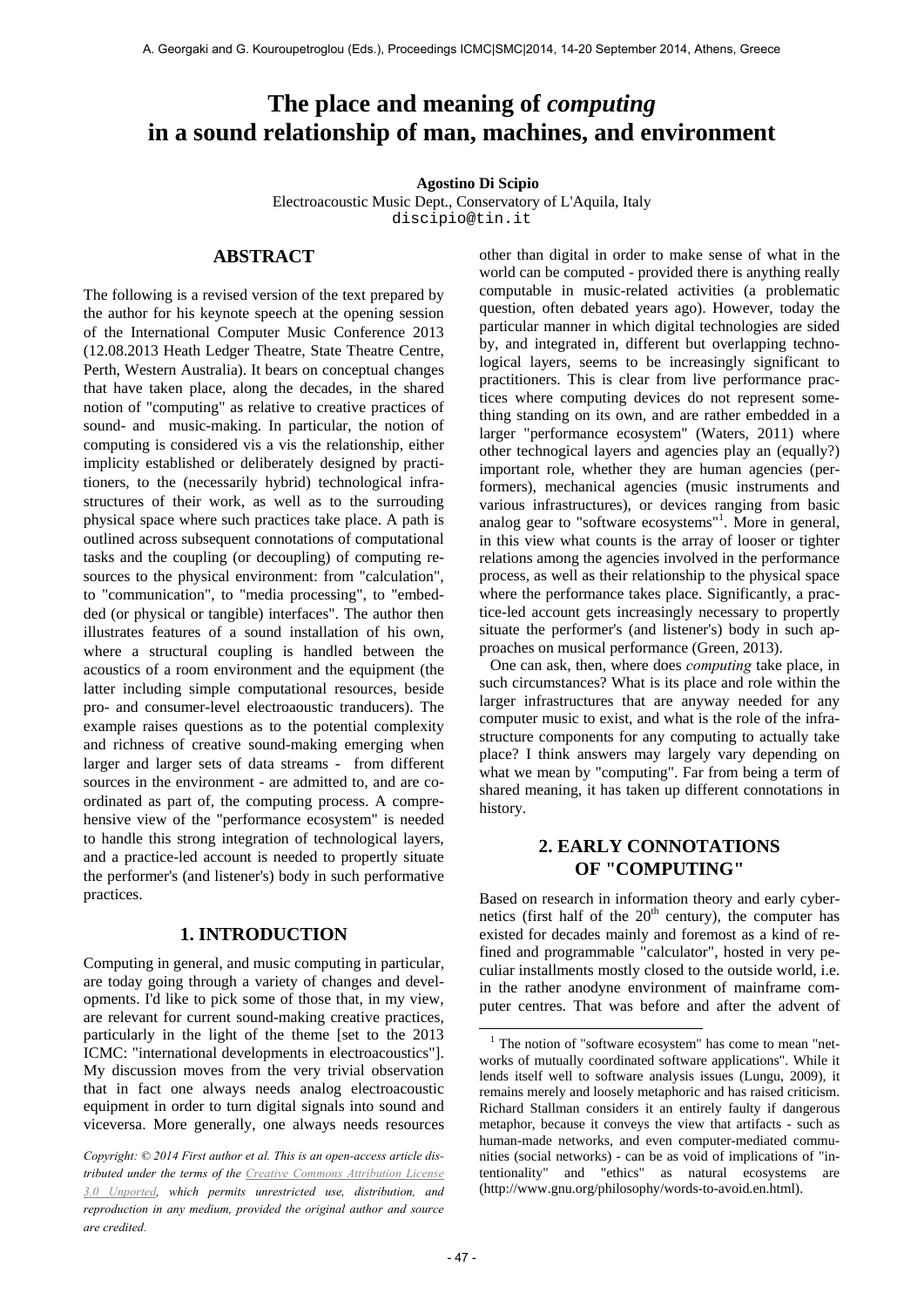"commercial computing", which historians date to the years 1945-1955 (Ceruzzi, 2003). In that context, computing was largely connoted in terms of academic research and science (not only in the hard sciences: the "electronic brain" metaphor was quickly adopted in psychology and social sciences). The only exchange between the number-crunching engines and the physical world was through the input/output channels necessary for instructing the machine to execute the requested tasks and for observing the end results of the execution. The transition from mainframe computers to "minicomputers" (1960s) and "personal computers" (late 1970s) preserved the connotation of advanced research and science, but was not without a gradual but substantial shift partly reflecting an ideology of non-academic research - or at least, research freed from investements in mainstream science. With "home computing" (early 1980s), a shift from "calculation" to "communication" became increasingly predominant, due to the ease in the production of documents and in other office-related work activities, beside entertainment tasks (computer games). The shift was complete (1990s) with the coming of age of massive telematic networks and the popularisation of the internet through the world-wide-web built on top of it. By way of its hidden number-crunching, the computer became for most of us a device for homework and personal communication, and eventually a terminal connecting to "social (digital) networks". In other words, it became the "communication terminal" that we have been familar with for the last two decades, and that today gets even more in its way with "cloud computing" and "big data".

New connotations came with more recent developments, though. One is a shift in which devices still called "computers" are less "communication terminals" and more "media management centers" or "media processors" (Manovich, 2001). What is so peculiar in the latter idea is the notion of a kind of overarching media, a generalized instance of hypermedia not aimed so much to tasks of "mediation" but to tasks of "re-mediation" - i.e. the mediation of other media, the processing and re-framing of contents produced in other media, either older or newer ones maybe designed specifically to be re-mediated. Given the overwhelming amount of large-scale applications addressing massive audiences and accessing massive contents ("big data"), I tend to agree with this postmodernistic account of the computer as enabling a reframing and a reenactment of contents belonging to separate media. However, and in contrast to the end-of-history view it is too quickly connected with, I think that we should not consider such a view as reflecting the only and ultimate connotation of what computers may represent for us, at least not until creative, visionary artists and engineers will preserve an attitude of critical thinking about not only what they do *with* their tools, but also about what they do *of* them (and that implies: of themselves artists and engineers). Contrary to a view that describes the current scenario as flattened exclusively on the software level (Manovich, 2013), I deem more relevant today a view of software and digital medias as integrated and rearranged across other technological layers and media that they cannot (re)mediate, and eventually strictly coupled with the physical space. A few years ago I read:

"Now that computation's denial of physicality has gone as far as it can, it is time for the reclamation of [physical] space as a computation medium" (Greenwold, 2003).

# **3. CURRENT CONNOTATIONS AND RESEARCH DIRECTIONS**

A relevant connoting potential, today, lays in computing devices known as "microcontrollers", representing increasingly important components of everyday objects and sites, allowing for computation units to get packed in small to smallest circuit boards, with i/o channels connecting to the physical world (sensors, actuators and other transducers reaching into the environment). Sometimes we hear talks of "pervasive computing" or (more interestingly) "physical computing" - usually meaning that aspects of the environment are sensed by computer interfaces and drive ongoing computations which in turn actuate changes in the environment. The dissemination of such computing units across artefacts and throughout the environment creates a network - or should we say a meshwork?<sup>2</sup> - of mutually affecting processes and agencies. We are used to hear about "tangible interfaces", or "physical interfaces", described as retaining and manipulating "referents" to real objects and spaces (Papadimatos, 2005), thus offering a sensory richness and a human significance higher than screen-based elements can have (Greenworld, 2003). Addressing the dynamics of "interaction" in contemporary digital music, Bown-Eldridge-McCormack (2009) speak of "behavioural objects".

Such developments are part of an ongoing trend that can be seen as positively disruptive of previously encoded limits of computing. The CEOs of large corporations are imposing the catchwork *the internet of things*, which confirms that the trend will be (is being) foraged to become a potentially massive market<sup>3</sup>. Not surprisingly, occasions of paradoxical triumphalism are not missing: as far as music making and acoustic communications are concerning, there is a risk to obscure more important cognitive and experiential phenomena involved in auditory experience and listening - I can't say whether it is "promise" or "threat" when a guru of physical computing

 $\frac{1}{2}$  According to anthropologist Tim Ingold, by insistingly speaking of "networks", we end up experiencing the world in terms of a grid of "interconnected points", although the lived experience of our multifaceted relationship to the world is, in his terms, more like "interwoven lines" (Ingold, 2011: 63 and 70). In other words, the "lines" (how we move from one point to another, how we walk between end-points) are more central in our dwelling in the world: a metaphor of finely-threaded lines such as the "meshwork" - should be preferred.

In these days [summer 2013], Intel corporation is making agreements with the Arduino microcontroller makers to release Galileo, a small-size "Arduino-friendly" board designed to lead innovative "embedded interactive" designs. The project is announced to accept the open-source attitude of Arduino ("we will learn from you", said the Intel chief executive to Arduino's father, Massimo Banzi, as they announced the collaboration; see http://www.wired.co.uk/news/archive/2013-10/03/intel-arduinogalileo). This move could also be seen as aimed to rival the popular Raspberry Pi, incidentally a microcontroller device currently popular among computer music research projects (see various contributions to the ICMC 2013).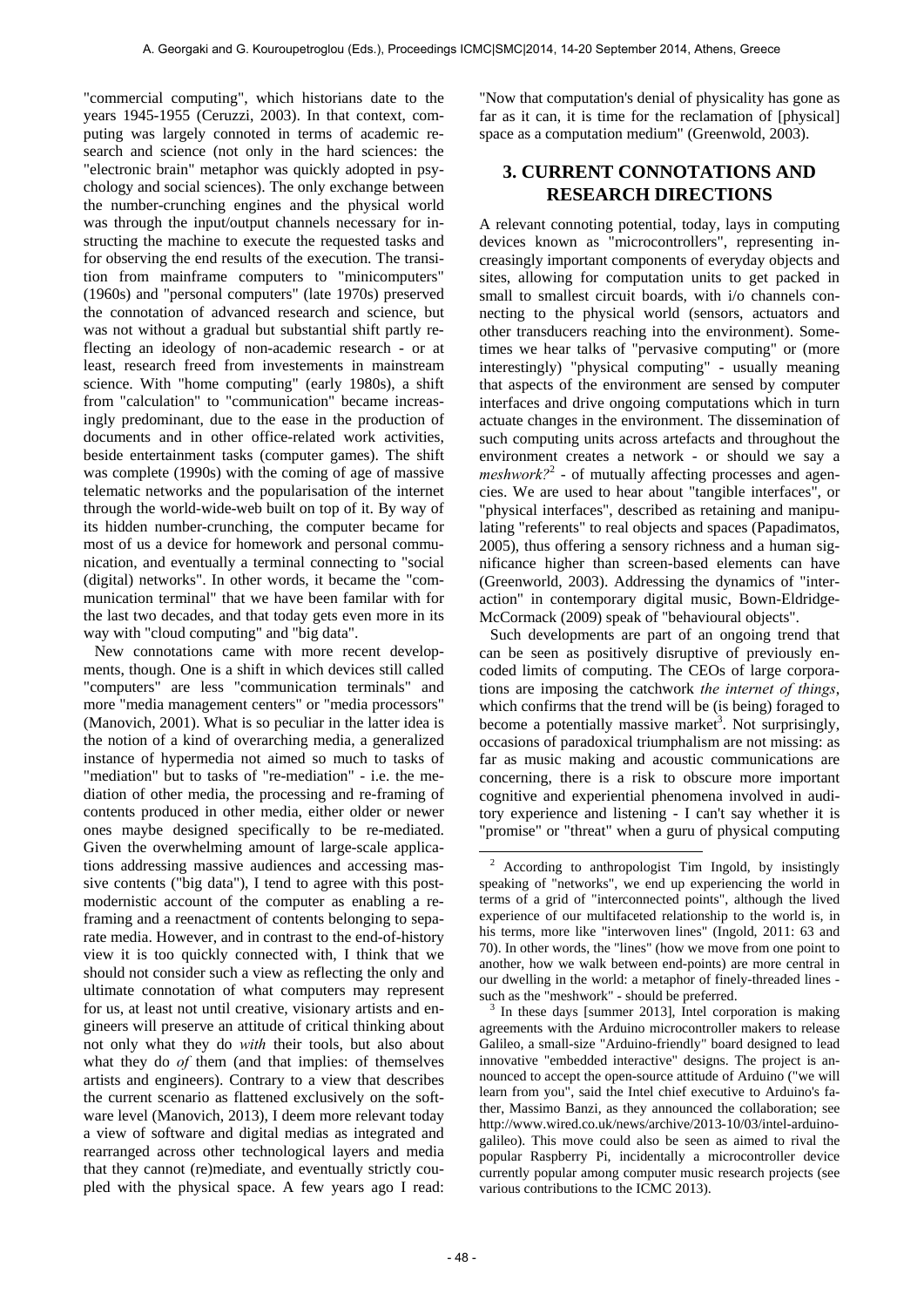shows us, in a popular cookbook, how to "create talking objects from anything" using "computers of all shapes and sizes" (Igoe, 2007). Will we survive a saturated acoustic semiosphere, where *anything* can *talk* to us? And more to the point: what do we make *of* "talking", along the way?

Among interesting creative efforts of "audio physical computing", I'd like to mention the work of Andrea Valle, whose real-time "acoustic computer music" is made "by computational means, but in which sounds are generated from acoustic bodies" (Valle, 2011). Some of his experimental projects present hybrid performance infrastructures, where acoustic or force feedback occurs across different technologies (Valle & Sanfilippo, 2013). In a different but related perspective, of relevance is research work undertaken under the umbrella-definition of "mechanical sound synthesis" (Berdahl-Smith-Niemeyer, 2008 and 2010). Of course, the latter perspective follows from elaborate physical modeling approaches, often targeted at "virtual" or "augmented reality" technologies. However, in such approaches I also see a potential for a stronger and more widely shared ecologically and physically ingrained awareness of what sound is and how we deal with it as human beings. In my personal view, questions and goals of "virtual reality" are today both scientifically and artistically less fruitful than a higher awareness of real-world, situated and embodied perception and action.

# **4. STRUCTURAL COUPLING AND POSITION RELATIVE TO THE ENVIRONMENT**

Our admittedly too short survey, then, ends up with four subsequent - but often overlapping - connotations of computing: "calculation", "communication", "media processing", "embedded (or physical) interfaces". We can observe a *displacement* of computing devices as relative to the specific context where they are set to work. Of course, with the move from mainframe computer rooms to wearable microcontrollers, a lot has changed. But for the purposes of my discussion, let's keep to the following two points:

(1) *The potential complexity and richness in creative designs and projects increases as a larger and larger set of data streams (coming from different sources in the environment) is admitted to, and is coordinated to be part of, the computing process.* Digital computing is of course done in digital devices, according to no matter what algorithms and programming style, but the array of connections-to and dependencies-on non-digital signals and non-software events gets today so large as to make it difficult to consider these latter as mere "input data", as something "external" that gets fed into and independent number-crunching process. What we see, here, is a gradual approach to a style of computation that does not so much take an input *from* the environment as it is rather coupled *with* the environment. We can describe this process at a meta-level, as a "structural

coupling" of so-called internal computations and socalled external physical conditions. In such a situation, computing becomes neither an entirely deterministic process, nor an indeterministic one, but a driving active part of a larger complex system. It yields less into "resultant" output data, and more into "emergent" patterns or behaviours.

(2) *As the relationship of the computing equipment and the surrounding environment changes, so does our position in the environment as relative to the computing equipment* (it happens not by chance that, more and more often, people using computers in their music performances prefer not to stand or sit before the computer screen, and to rather focus on other centers of attention

and activities). In my admittedly too compact survey, "computer musicians" started by standing or sitting *inside* mainframe computer installments (figure 1), where all that occurred used to occur in the form of coded instructions coming and going across i/o channels (e.g. punch cards), accurately delivered in symbolic form by highly specialised personnel. We ended, first, by sitting *before* the computer - or its monitor screen (figure 2). And we ended, later on, by moving around the room and across the streets, with networked computing, microcontroller interfaces, "cloud comput-



**Figure 1**. Here and below **E** stands for Environment, **C** for Computer, **M** for huMan being(s)



ing", etc. (figure 3). In other words, musicians using computer resources moved literally from within an environment made of computer hardware parts (where computing literally *environs* us, surrounds and envelopes us) to an environment hosting one ore more com-



puter stations, and finally to an environment where computing units spread all around, absorbed into at least some of the several things and surfaces making up the environment itself.

Some words are necessary, at this point, concerning the notion of "environment", as I left it rather undetermined so far. Following the ecological and biological sciences, we should consider "environment" not the generic surrouding physical space, but a segment or selection of forces and agencies in that space which are meaningful to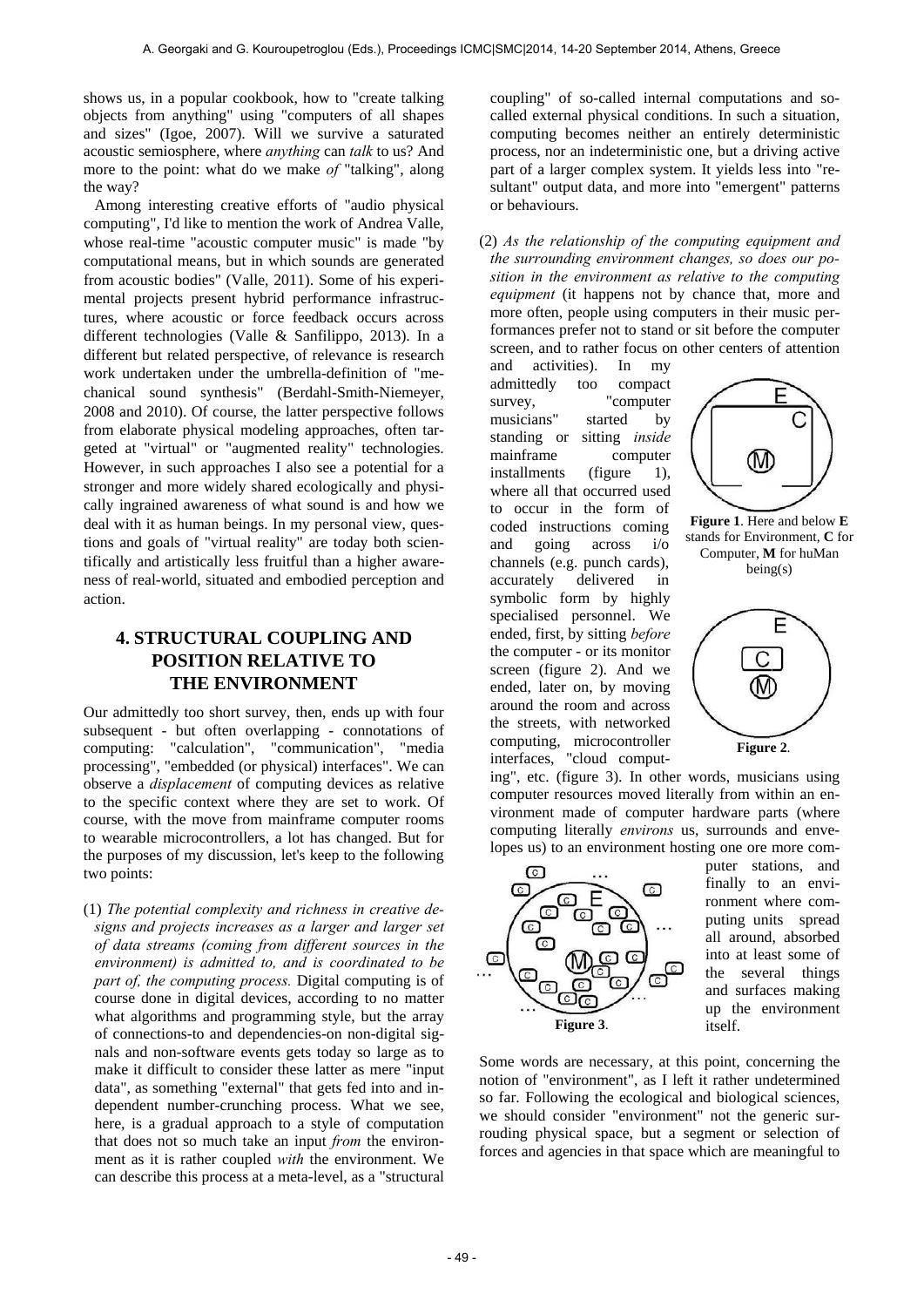the functionality of the system under consideration<sup>4</sup>. The environment is the particular section or niche in the physical world which "unfolds in relation" to the living beings inhabiting that niche (Ingold, 2011: 77).

Because human beings are able to shape their environment, they seem to be setting for themselves environments having calculative capabilities. On the other hand, what counts as "environment" for devices such as microcontrollers and computer interfaces is a set of few selected features or properties in the physical space (the "home" of "home computers", for example, is an "environment" to us, not to the computer, although clearly some functionalities expected of any "home" are necessary for a computer to work). By purposefully specifying the features in the physical space that are sensed and acted upon by our computer interfaces, we specify what counts as environment to these devices. By purposefully specifying the possible interactions between devices in



the environment (figure 4), we are defining a potential "ecosystem", a web of interacting forces whose global behaviour is brought about by local exchanges of energy (sound) and information (environment traces taken on and carried by sound) $5$ .

That brings us in a position where, I think, we can better tackle questions posed at the beginning [of this talk]. However, before we go back there, I'd like to shortly illustrate a work of mine that probably reflect (albeit in a very personal manner) some of the issues we are dealing with.

### **5. AN EXAMPLE FROM MY OWN WORK**

*Condotte pubbliche* (public conducts) is an "ecosystemic sound construction". As illustrated in figure 5, small microphones and common earpieces ("small speakers") are placed within two brass pipes (resonators), which firmly lay on two standard near-field speakers sitting on ground. A condenser microphone hangs from above. A piezo disc lays on the floor (if the floor surface is in wood).



**Figure 5**. *Condotte Pubbliche.* Schematics of technical the setup.

All trasducers are connected among them via an audio interface and signal processing software (figure 6). The whole design creates a multiple feedback delay network. The setup is fed with room noise or any other event of sound travelling through the room. Sounds are born of the local feedback conditions (inside the pipes and in the surrounding room) only based on the energy source of background noise. Simple processing methods were devised to dynamically adjust the gain level and to drive simple signal processing transformations based on properties of (or "information" about, if you prefer) the total sound in the room. This is made by real-time signal de-



Schematics of acoustic connections (dashed lines) and the electroacoustic (bold lines) connections.

scriptors drive the signal processing algorithms, in a sort of adaptive and self-regulating manner. Because the room sound also includes - beside the background noise and all accidental sounds the visitors make - the sound delivered by the setup itself, in actuality no clear distincton can be made between the "system's own" voice and the ambience sound in the room. We have to speak of a larger unit that by definition includes the acoustic space in its process. The process dynamics will be affected by all soundrelated components involved, not just by the computer processing: everything that can effectively generate, filter, and channel sound has some influence on the flow of emergent sonorities. I call the approach "ecosystemic" in the sense that my efforts as a composer and/or performer (as well as the efforts of other performers possibly involved) are necessarily directed to both the "system" (gathering of objects and functions) and its "oikos" (the host space), and more particularly to their permanent exchange and relationship - their "structural coupling". What is obtained is an unattended process in which *everything that counts as environment is connected to every other thing in the medium of sound only*. The task of composition becomes not so much one of "interactive composing", but one of "composing the interactions" (Di

 <sup>4</sup> This was made clear, even before Gibson's *ecological approach on perception* (Gibson, 1979), in pioneering research by Jacob von Uexkull in the 1930s, with his notion of *Umwelt*  $(1992)$ .

<sup>&</sup>lt;sup>5</sup> We usually conceptualize our bodily perception of the world as a matter of poking information in the environment (so we may turn it into a task of "information processing" - as in various styles of reductionistic cognitive science). However, what we call "information" is not *of* the environment: the environment does not exist prior to any "information", otherwise we could not define what counts as environment in the physical space. Information is our inferences build upon data gathered by sense descriptors (system terminals). In fact, "the environment contains no information; the environment is as it is" (von Foerster, 1972: 6).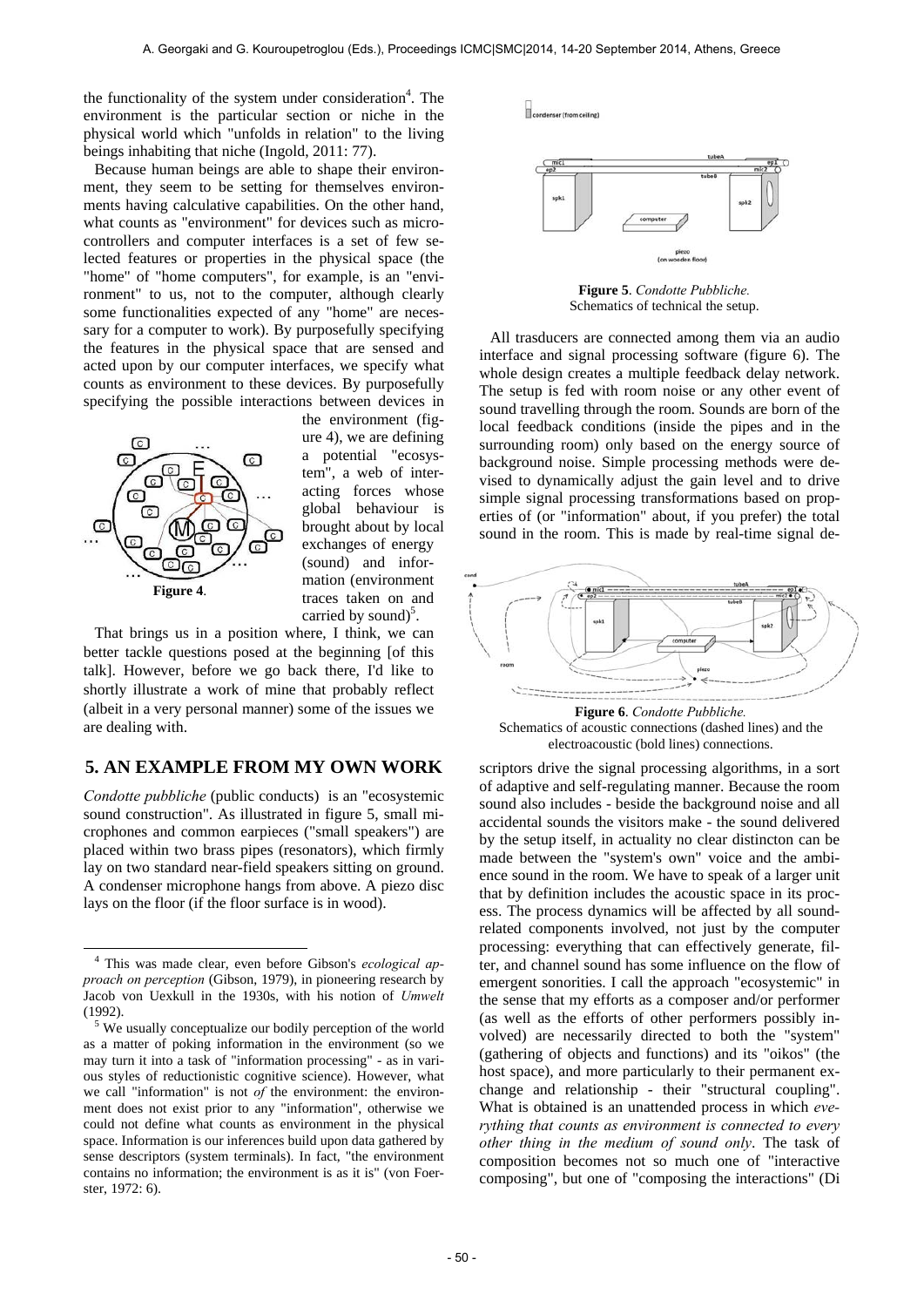Scipio, 2003; Anderson, 2005). In daily practice, the task involves designing and testing the specific technical infrastructure, crafting and checking the software in possibly realistic performance conditions, studying how the component parts affect each others, etc.

In principle, human performers are only an optional part of the performance process: the process should be able to unfold by regulating its own behaviour, non-supervised, like an autonomous (i.e. literally: self-organizing) systemic unity. Notice that, for this to happen, the system loops back onto itself *through* the environment: we can say that some kind of "autonomy" (systemic closure) can only be achieved thanks to a continuing openess and some degree of "heteronomy" (systemic openess). When human performers enter the loop structure, they either act on the electroacoustic setup and the computer, or contribute to the total sound in the performance space. In the latter case, they still act on the computer but only indirectly, through the room sound, while at the same time the room sound, hence the computer sound too, affect the performer's own actions. Hence, in actuality the computer acts onto itself through the performer. Or, if you prefer, the performer acts onto itself through the environment and the computer. It's a matter of where you start reading the process. In any case, performers will find themselves in a situation where they have to permanently negotiate their freedom of action with the global behaviour of the autonomous ecosystemic process.

Figure 7 is a close-up snapshot of the *Condotte pubbliche* installation. Here you see a dark blanket hiding the speakers and the computer equipment beneath. The function of the blanket, however, is also one of causing diffractions in the sound waves transferring from the two speakers into the pipes and the microphones sitting in the pipes. Everthing in the piece has a sound-related function.

This work was born as an installation project. However, I eventually devised ways to use it in performative contexts. Indeed, a performer can look for places or surfaces in the total infrastructure that lend themselves to be efficiently acted upon, searching the affordances that allow for possible gestures and for actions enabling her/him to enter the sonic process and to affect it, to some extent. That turns the "installation" into a kind of "instrument", or better a sound generating device that includes the environment as a part of it - the same environment where the performer acts as part of the sound generation process. The form of presentation becomes uncertain: is it *installation* or *performance*? Or is it an *instrument* that one can play with? This is a kind of ambiguity that, in past decades, has characterized the work of illustrious pioneers (a.o. Alvin Lucier and David Tudor, of course). Is the artistic content in the sound atmosphere the work creates, or is it in the process running? I tend to say it's in the process, but I will leave the question there.

In the opening night of a 2011 Berlin exhibit, Gianni Trovalusci, a flutist friend, enter the room and "perform the installation", acting close to the pipe ends or right against them, using either mouth or hands, exploring the sound behaviours - emergent behaviour that would have not been there, had the work been let to run on itself as an independent installation. When performers are involved in pieces such as this one, their role becomes a peculiar



**Figure 7**. Partial view of *Condotte Pubbliche* (Galerie Mario Mazzoli, Potzdamer Strasse, Berlin, March-May 2011).

one. As I was suggesting above, it becomes a question of taking part in a situation largely overriding ones' own specific, wanted actions. What a performer does, here, is not "interacting with a computer", and it is certainly not aiming to achive a specific "output sound". S/he is part of a whole network, made of mechanical, analog and digital components. Each component leaves its own trails behind, that might become audible or remain silent. In a sense, the performer becomes a part of what counts as environment to the technology: s/he represents another source of sound and of control, another agency, surely a particularly sensible and intelligent one, but also a fragile one. S/he cannot direct or lead, save by forcing the process to go adrift or to fix into a constant, invariable state of operations (that is the same as bringing the process to an end). Each move is captured in a continuous flow of mutually affecting events, in an "ecology of actions" (to use a definition by epistemologist Edgar Morin). That makes it difficult if not impossible to clearly foresee, or forehear, the consequences of actions taken. It makes it difficult to hear what is the very source of this or that sound event, as the particular causes of each event of sound may be so deeply spread across the history of previous and current sonic interactions to be completely blurred (a token of "distributed causation", as it seems). The performative experience becomes one of listening and taking action, as well as one of keeping and loosing control. In today's overly digitalized world, this taking and loosing of control is significant, in my mind at least, of issues of subjectivity and intersubjectivity, of identity and transformation, of self and non-self, issues that are the flesh and bones of our daily life. Yet, in the actual proceedings of the performance, such dynamics are not at all metaphorical: they are something happening in sound, in realtime, in real-space. The "instrument" and the environment change upon actions of the performers. Performers (and listeners as well) engage in understanding their presence and their action as relative to the presence and the actions of the autonomous process. What is there to be heard, with this kind of work, consists mostly of the audible traces left behind by the dynamical relationship of performer/equipment/room acoustics. In a way, that rede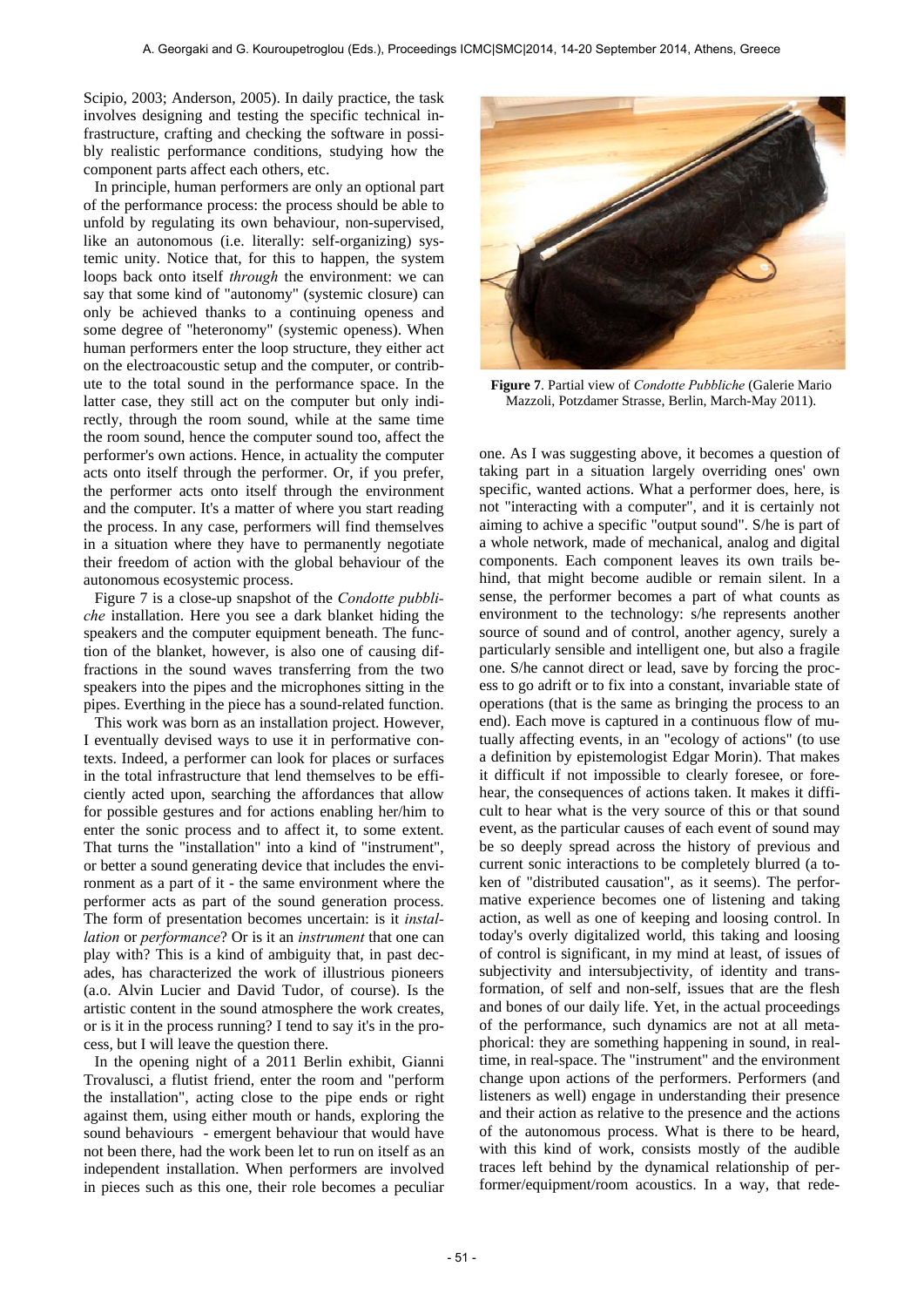fines music as the audible emergent properties of the man/technology/environment recursive relationship.

# **6. Back to "computing" (conclusions)**

What is the place of computing in *Condotte Pubbliche*? Precisely where computing is taking place, in similar works? Sure, we have a very important software component, executing (on a standard notebook) a variety of digital signal processing algorithms (implemented with Pure Data or Kyma). All that cannot be set aside nor replaced by other technologies. However, this software component alone can hardly account for the kind of sonorities and the long term articulation, either textural or gestural, emerging from the total ecosystemic process. It's rather the tight but dynamical interconnections of the component parts in the whole unit, that bring it forth. We have a small infrastructure of interlaced technological layers, each contributing to the entire process in its own way. For example, the earpieces (with their limited frequency and dynamics responses) and the pipes (with their specific acoustics) are surely responsible for characteristic spectral colorations. The nuances in dynamics also depend on the room size and the microphones sensitivity. Beside, to sonically exist, the piece needs a real space, possibly a room not meant to be just occupied, but to be inhabited, an area of entanglement of different process trails and different sound traces that might work as "environment" to the work. It needs the background noise, or any other acoustic perturbation in the room. In this regard, *Condotte Pubbliche* gets close to one of my *Audible Ecosystemics,* the 2005 live electronics solo performance Background Noise Study (Meric, 2008; Di Scipio, 2011)<sup>6</sup>.

So, what is the place of computing resources in musicmaking practices where computer processing is coupled to the environment via overlapping, hybrid technical infrastructures? What is its role, once computational activities are heterogeneusly and heteronomically driven? I see a possible connection, here, to a much larger view once put forth by cybernetic pioneer Heinz von Foerster, who used to explain the Latin term "computare" as meaning "to consider or to contemplate things together" (von Foerster, 1973): computing is handling the mutual relationships. Today, with our ubiquitous microcontrollers and apps, computing is less "information processing" and more "coordinating agencies in their mutual exchanges (of energy and information)". I can easily admit that this is all very general and too broad. However, if I may dare referring to von Foerster, it's because, in the end, "composition" itself means "putting things together (Latin "componere", Greek "synthesis"). In current creative explorations where computing units are interfaced with non-digital devices in an overriding ecosystemic dynamics, computing can be said to take place across the tripolar, recursive relationship of equipment, environments, and human beings. The relationship is "recursive" in the sense that it consists in such a dense vector of mutual influences among component parts, that it's impossible to separate "input" and "output", "cause" and "effect". Here computing is no more the implementation of i/o functions, because all output is an input too (and viceversa): all effect is a cause too (and viceversa).

In the way I am using it here, the adjective "recursive" should also suggest that, at any time, the current system state is the achievement brought about throughout the *history* of all previous states, the trace of all past interactions among components: the ecosystem always operates in the here-and-now, but among the conditions to its current operations we should count the continuing exchanges with the environment, the outcome of the entire sequel of past exchanges and interactions. It a flux, in a line of events, not in a step-wise process (the software component of the work includes no symbolic representaton of time and time-related events). In that sense, once set on the run, the man-machine-environment relationship unfolds in time as a kind of *narrative* reflecting the actualization of past events in the configuration of the present. Beside, the emergence of what is heard, binds the potential of further emergent patterns, and submerges the possibility of what could have been. In that sense, the process may reveal orientations and directions.

In research interdisciplinary work, at the border between computer science, phylosophy and in postcomputational cognitive science (Varela-Thompson-Rosch, 1991; Flores and Winograd, 1987), such a process is considered typical of living systems, i.e. systems whose activity is largely devoted to mantain and transform themselves by way of a permanent flow of exchanges with the segment of physical space that counts as environment. There, "computing" is equalled to "cognizing" (following earlier work by von Foerster and others), and becomes a question of lived stories feeding back and forth across and through layers of different physical substances - none of which is digital, except perhaps for the threshold logics of the single neuron!

If we regard music as audible phenomena emerging from man-machine-environment recursive relationships, then the place of computing is nowhere and everywhere along the trails and paths: music computing lays in the way things are connected and junctioned among them more than in what is connected and junctioned, in the lines more than in the nodes, in the way by which we set to reach into the environment.

### **Acknowledgments**

Thanks to Cat Hope and her colleagues at Edith Cowan University, Perth, for their kind invitation to the ICMC 2013. Thanks to Scott Miller for early revision of the present text.

#### **References**

Berdahl, E., J.O. Smith III, & G. Niemeyer, "Mechanical Sound Synthesis and the new Application of Force-Feedback Teleop-

 <sup>6</sup> The DSP methods involved in the *Audible Ecosystemic* series of work (2002-2005) are more demanding and computationally expensive in comparison with *Condotte Pubbliche*. I have developed them on the Kyma workstation, which includes its own dedicated number-crunching hardware.

Anderson, C. "Dynamic Networks of Sonic Interactions: An Interview with Agostino Di Scipio", *Computer Music Journal*, 29(3), 2005.